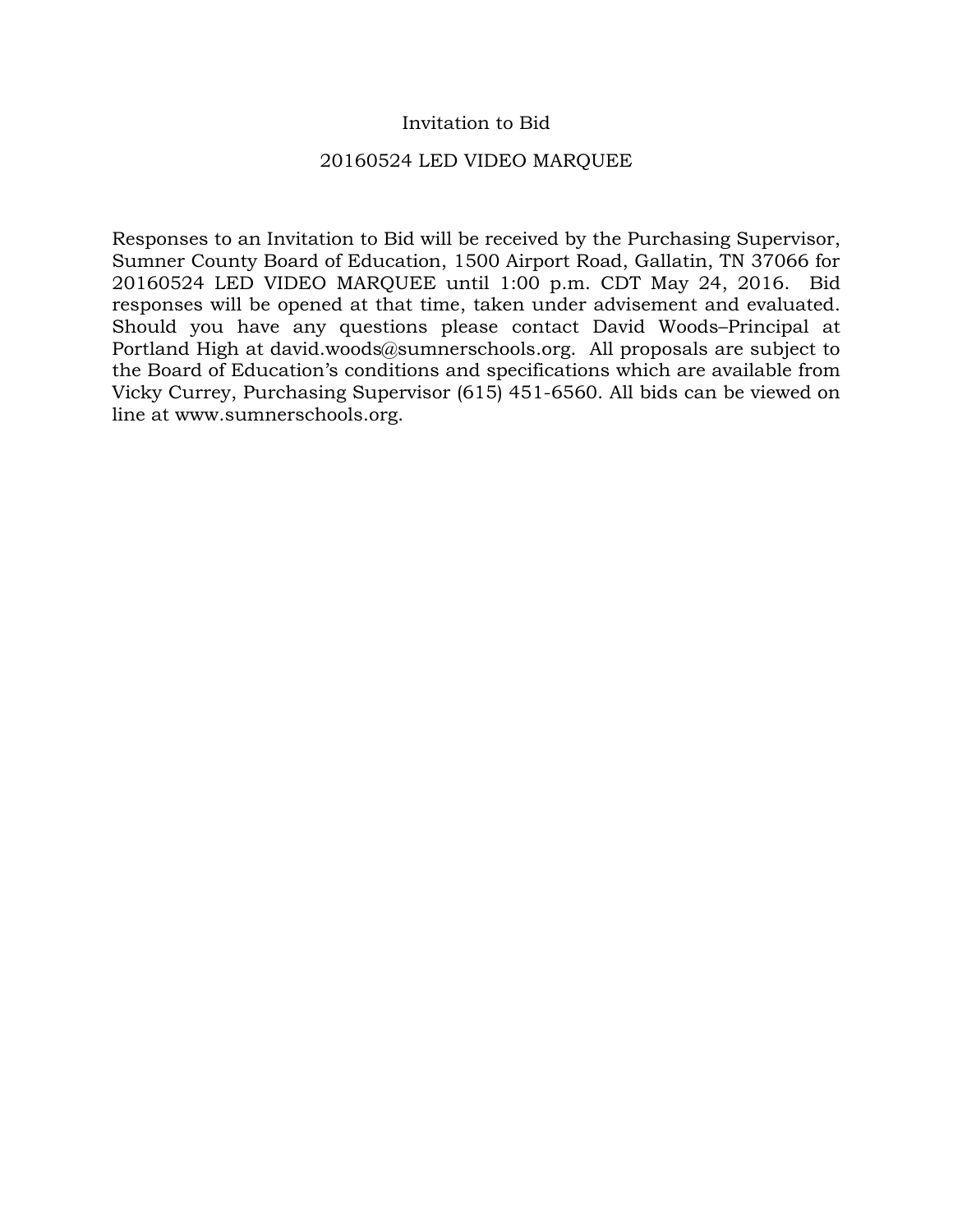#### **NOTICE TO RESPONDENTS**

Responses to an Invitation to Bid will be received by the Purchasing Supervisor in the SUPPORT SERVICE FACILITY CONFERENCE ROOM, Sumner County Board of Education, 1500 Airport Road Gallatin, TN 37066. They will be received until **1:00 P.M. Local Time May 24,2016** for **20160524 LED VIDEO MARQUEE**, at which time the responses will be opened, taken under advisement and evaluated. *BIDS WILL BE POSTED ON www.sumnerschools.org* 

**GENERAL REQUIREMENTS AND CONDITIONS** 

-------------------------------------------------------------------------------------------------------------------------------

- 1. The Sumner County Board of Education reserves the right to accept or reject any and/or all responses in whole or in part, and to waive informalities therein.
- 2. Any responses received after the scheduled closing time for the receipt for responses will not be considered.
- 3. If a mistake is discovered after the responses are received, only the Sumner County Board of Education may allow the respondent to withdraw the entire response.
- 4. Partial payments will not be approved unless justification for such payment can be shown. Terms will be net 30 days.
- 5. Payment will not be made until the said **20160524 LED VIDEO MARQUEE** are inspected and approved as meeting all specifications by persons appointed by the Sumner County Board of Education.
- 6. Responses submitted must be in a sealed envelope and marked on the outside as follows: **RESPONSE: 20160524 LED VIDEO MARQUEE DEADLINE: May 24, 2016 @ 1:00 P.M.**
- 7. Facsimile responses will not be considered.
- 8. If a successful bidder violates any terms of their bid, the contract, school board policy or any law they may be disqualified from bidding for a period of two years for minor violations or longer for major violations. Bids from disqualified bidders will not be accepted during the period of disqualification.
- 9. Prices quoted on the response (if any) are to be considered firm and binding until the said **20160524 LED VIDEO MARQUEE** are in the possession of the Sumner County Board of Education.
- 10. No purchase or contract is authorized or valid until the issuance of a Board Purchase Order in accordance with Board Policy. No Board Employee is authorized to purchase equipment, supplies or services prior to the issuance of such a Purchase Order.
- 11. Any deviation from these stated terms, specifications and conditions must be coordinated with and approved in writing by the Purchasing Supervisor, Vicky Currey (615) 451-6560.
- 12. All bids that exceed \$25,000 must have the Company Name, License Number, Expiration Date thereof and License Classification of Contractor listed on outside of sealed envelope. As required by State of Tennessee Code Annotated 62-6-119.
- 13. The awarded bidder will be required to post a performance and payment bond in the amount of 25% of the contract price if it exceeds \$100,000 as stated by State of Tennessee Code Annotated 12-4-201.
- 14. If the project cost in excess of \$25,000 a performance bond must be secured by the requesting party in an amount equal to the market improvement value.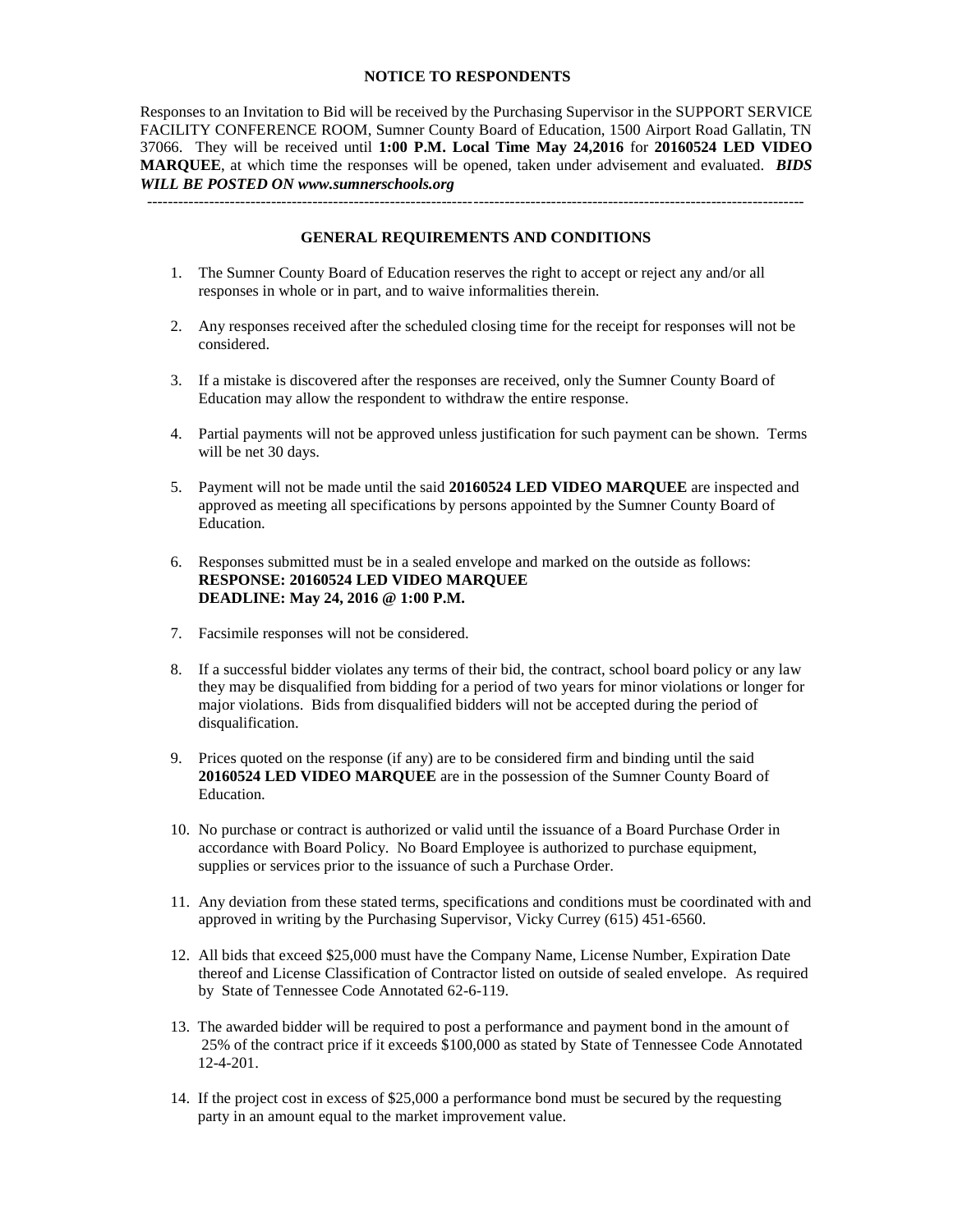## Portland High School

#### LED Video Marquee Display Specification 16mm 4'x 8' LED

Double-face LED video display must meet or exceed the below minimum specifications. No exceptions will be considered.

- 1. Pixel Spacing: Center to center pixel spacing must not exceed 19.1 mm (0.75 inch)
- 2. Pixel Design: Each pixel must be separate one from another. No virtual or hybrid pixel technologies will be accepted. Each pixel must be comprised of no more or less than 1 red, 1 green and 1 blue LED.
- 3. Half-Brightness Viewing Angles: 140 degrees horizontal/70 degrees vertical
- 4. Video & Graphics Capability: The display must be able to show pre-recorded video clips at up to 20 frames per second. Software driving display must have the ability to import AVI, BMP, GIF, JPG and other graphic file types.
- 5. Brightness/Dimming: Maximum brightness up to 10,000 nits. Dimming must be automated using software dimming based on global position of LED display.
- 6. Temperature Display: Bid must include temperature sensor for real time display of temperature.
- 7. Data Integration: Display must have the ability to display RSS feeds for real time data such as news, sports, weather, etc.
- 8. LEDs must be lifetime rated at 100,000 hours. Lifetime is defined as the point at which the LED degradation reaches 50% original brightness.
- 9. Color Capability: Display must have ability to display from a total color palette of no less than 1.15 quintillion colors.
- 10. Matrix: LED display will be no less than 48 pixels high x 112 pixels wide.
- 11. Character Capability: LED display will show no less than 6 lines of text. Minimum character size must be no greater than 5". Display will have ability to display true type fonts as well as fixedwidth fonts.
- 12. LED & Pixel Density: LED display must have no fewer than 2,750 pixels per square meter and 8,250 LEDs per square meter. Total LED count for this specific display should be no less than 16,128 (5,376 red LEDs, 5,376 green LEDs, 5,376 blue LEDs).
- 13. Communication: LED display must use long-range high-speed secure radio communication with minimum range of 1000'. Though actual range will be less than 1000', fog and other environmental interference can reduce maximum range; thus, 1000' minimum has been established for this specification. Radio communication will connect the display controller to customer's network. Display can be updated and controlled via network using manufacturer's software over customer's network.
- 14. Computer: Manufacturer's display control software will be loaded and set-up on customerprovided computer by installer or manufacturer's representative.
- 15. Software: Software must be capable of running on Windows and have the capability of editing, scheduling, proof of performances, 3<sup>rd</sup> party software importation, font editor, as well as true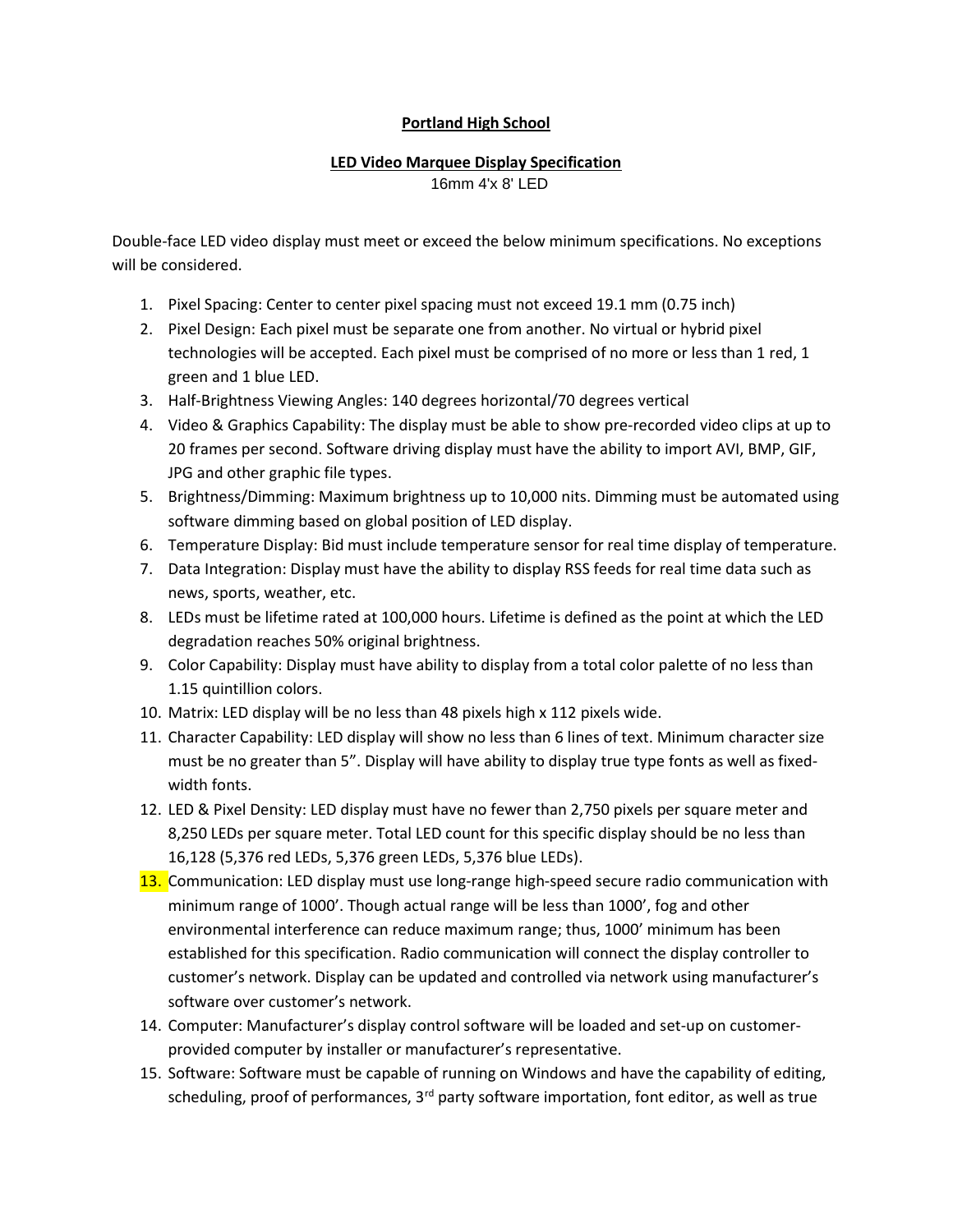type font use from customer's font library. Overview of features of the display software as well as hardware requirements must be included with bid proposal.

- 16. Security: Password protection must be built into the display software.
- 17. Each face of the LED display cabinet should not exceed 53" H x 99"L x 5"D
- 18. Ventilation: Sign should not require air conditioning. Ventilation may be via front of display and should not require filters. If filters are required, bid proposal must include service requirements and recommended filter replacement and costs associated therewith.
- 19. LED display manufacturer must have a minimum of 10 years continuous experience manufacturing LED display modules and display cabinets under the same business name.
- 20. LED display modules and cabinet(s) must be manufactured by the same company. Location of manufacturer must be included in bid proposal. If LED display broker or distributor is providing LED display, original location of manufacture and manufacturer name and credentials must be provided with bid proposal. Failure to provide this information will result in bid disqualification. Winning bidder may be asked to provide a manufacturing facility tour to end user or their representative. Cost of travel to and from facility will not be the responsibility of the bidder, but the end user.
- 21. Must have US based manufacturing facility.
- 22. LED display cabinet(s) must be extruded aluminum cabinetry featuring precision mitered corners, solid welds and 30% gloss black polyurethane finish.
- 23. Windowless Design: LED modules must be mounted to the front of the cabinet without being covered by a Lexan or other transparent face.
- 24. Display Access: LED display must have front access for maintenance and repair.
- 25. LED modules must be encapsulated for protection from the environment and be fully submersible under water to demonstrate weatherproof capability. Upon receipt of bid award, winning bidder must provide a demonstration of the LED module running under water. LED modules provided in the specified display must have the same weatherproofing capability as the demo unit.
- 26. Warranty: Display shall carry a minimum of 5-year parts warranty. Display manufacturer will send replacement or exchange parts via a maximum 2 business day delivery. Manufacturer will not charge customer up-front for exchange parts and will credit the returned faulty parts prior to invoicing. The above mentioned service will be provided for the entirety of the 5-year parts warranty. Phone technical support, troubleshooting and basic display operation support must be provided for the entirety of the display life (10 years minimum).
- 27. Content: A content CD must be included with the manufacturer's control software and be preloaded with a minimum of 1,000 pre-produced content files formatted to the display size being specified; the content must include animations and backgrounds that can be utilized on the display without size modification. The pre-produced content files need not be specific to any industry type.
- 28. Lead time: Lead time for display to be on-site once contract is signed and down payment made should be no more than 8 weeks.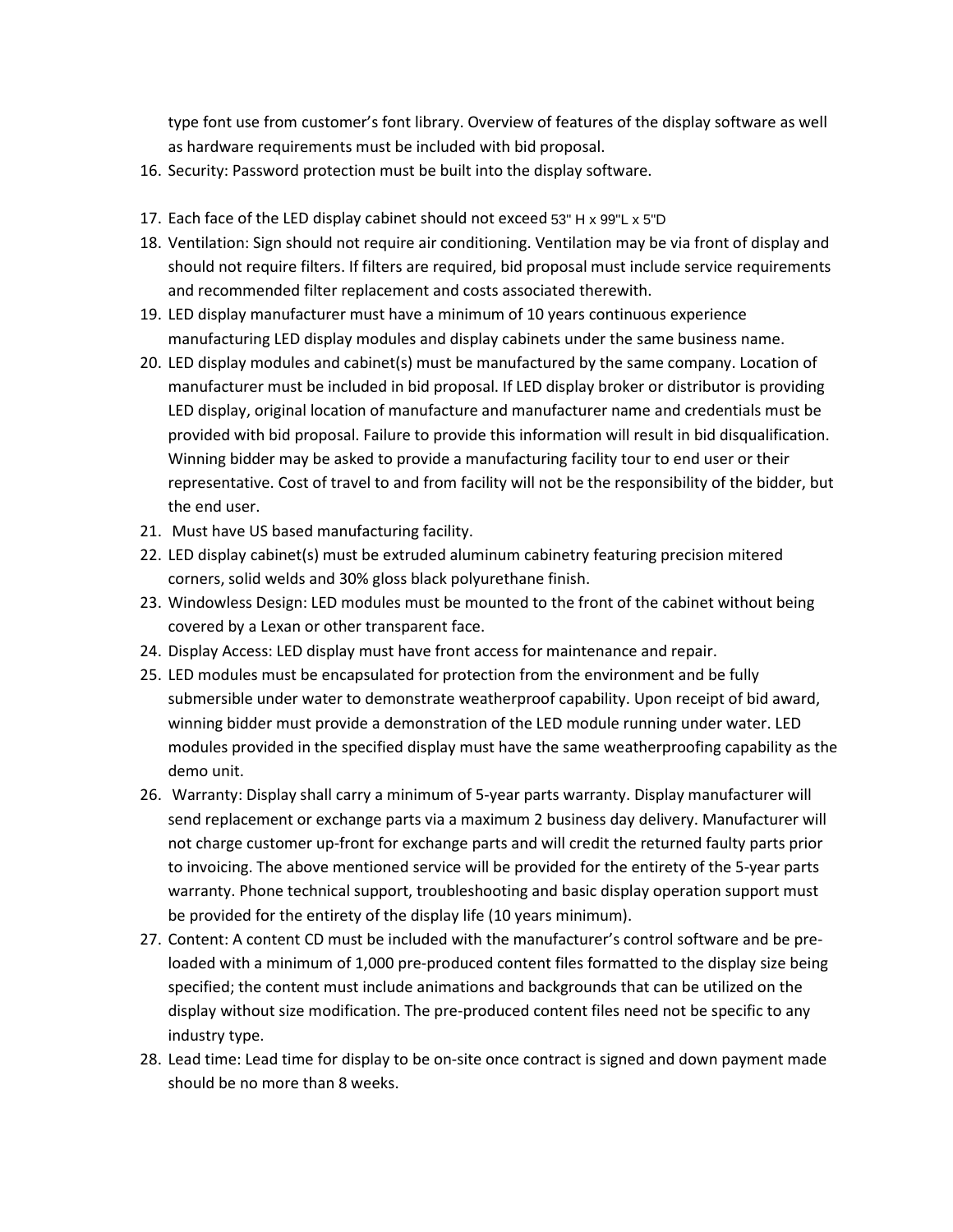29. Future Serviceability: Sign Company or manufacturer to provide future service must be no more than 50 miles from Portland High School located at 600 College St, Portland, TN 37148. All future service by winning bidder can only be charged for time spent on-site and minimal driving time. Specifically, total drive time to and from the school may not be charged at more than 1 hour per service call.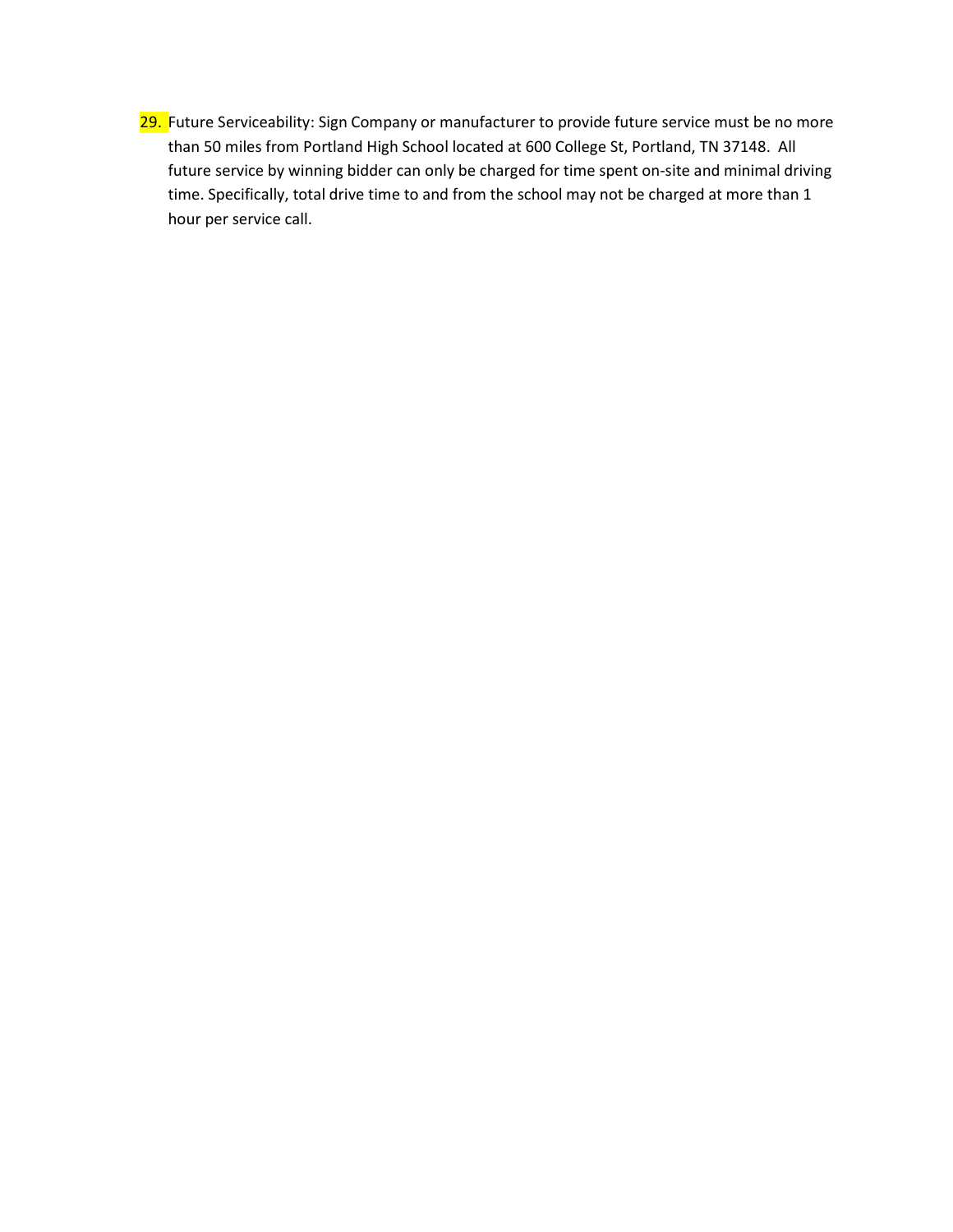# **SUMNER COUNTY BOARD OF EDUCATION**

**Purchasing Department** 1500 Airport Road Gallatin, TN 37066

| <b>COMPANY NAME</b>                                                                                 |                                   |                  |
|-----------------------------------------------------------------------------------------------------|-----------------------------------|------------------|
| <b>ADDRESS</b>                                                                                      |                                   |                  |
| <b>TELEPHONE</b>                                                                                    |                                   |                  |
| <b>EMAIL</b>                                                                                        |                                   |                  |
| <b>AUTHORIZED COMPANY</b><br>REPRESENTATIVE<br><u> 1990 - Johann John Stone, mars et al. (1991)</u> |                                   | <b>SIGNATURE</b> |
| <b>AUTHORIZED COMPANY</b><br>REPRESENTATIVE                                                         |                                   | <b>PRINTED</b>   |
| <b>DATE</b>                                                                                         |                                   |                  |
| <b>BID TITLE</b>                                                                                    | 20160524- LED Video Marquee       |                  |
| <b>DEADLINE</b>                                                                                     | May 24, 2016 1:00 p.m. Local time |                  |
| <b>BID AMOUNT</b>                                                                                   | $\frac{1}{2}$                     |                  |
|                                                                                                     |                                   |                  |
|                                                                                                     |                                   |                  |
|                                                                                                     |                                   |                  |
|                                                                                                     |                                   |                  |
|                                                                                                     |                                   |                  |
|                                                                                                     |                                   |                  |

 $\overline{\phantom{0}}$ 

 $\overline{\phantom{0}}$